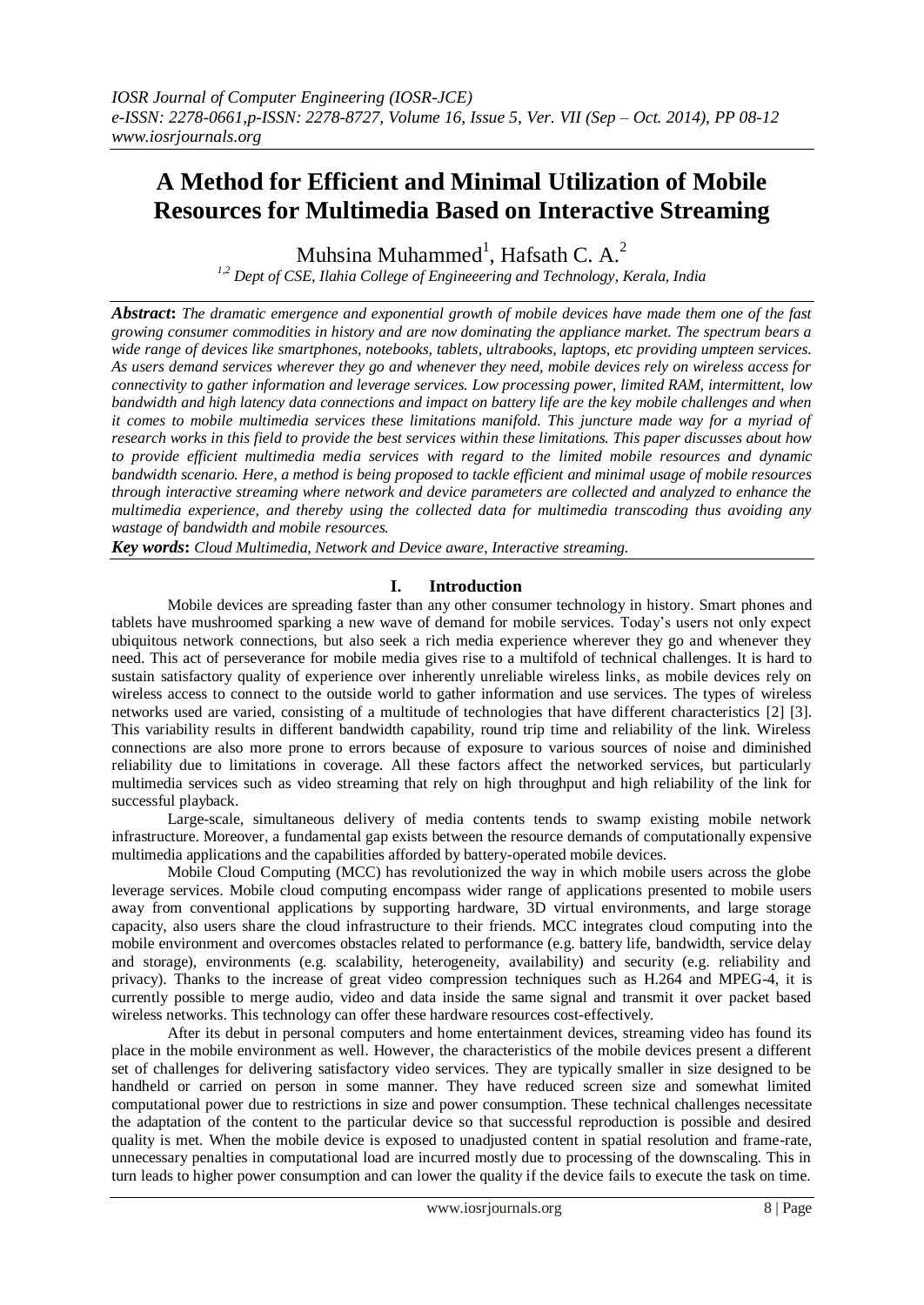In general the issue of over and under provisioning is present in any video streaming service [4]. However, in mobile streaming it is particularly evident due to specific limitations of the mobile devices and the larger variety in the design of the user interface and the mode of interaction.

Furthermore, due to the specific mechanics of consumption of the content in handheld devices the perception of quality is different than in desktop or large screen devices. This creates the need for separate exploration of the process of optimizing the tradeoff between the used resources and delivered quality from traditional video delivery systems. To satisfy the ambition to deliver high quality of the service to its customers, providers need foremost an accurate estimation of the perceived quality. In order to be accurate in this estimation, they have to account for the unique characteristics of the mobile devices. These characteristics range from the way that the device is held, and used, to its screen size and computational power as well as the user expectations.

In this paper, a method to tackle efficient and minimal usage of mobile resources for leveraging multimedia services through interactive streaming is proposed. Here the system deals with how to provide efficient multimedia service in the context of limited mobile resources and dynamic bandwidth. This is done as the network and device parameters are collected and analyzed to enhance the multimedia experience, and thereby using the collected data for multimedia transcoding thus avoiding any wastage of bandwidth and mobile resources. Network bandwidth is calculated using Exponentially Weighted Moving Average. The libfaac and MPEG-4 are two transcoding techniques used here for the simplicity and effectiveness. The system avails various multimedia services like streaming, downloading and uploading of multimedia files with more efficiency and speed. This system also maintains authentication and log mechanisms to improve its overall accordance. A Bayesian Theory is used to infer at what resolution and frame rate an entire multimedia file can be decoded completely and smoothly.

## **II. Related Works**

Zhou and Wang [5], studies cloud resource scheduling where they consider the blind scenario, with unknown system parameters such as user demand rate and server service time. By formulating the resource scheduling problem as a finite horizon probability-constrained stochastic optimization, they develop a blind scheduling algorithm that performs well in terms of fairness, simplicity, and asymptotic optimality. Lai et al. [1] present a candidate solution where a dynamic network estimation module attempts to forecast future bandwidth changes based on past observations. A network and device-aware Bayesian prediction module infers the appropriate video format from features and available resources of mobile devices. A prototype of the proposed system realizes real-time transcoding operations within the map-reduce framework in cloud computing. A different approach is investigated by Zhu, Li, and Chen [6] in which they present a video delivery framework that integrates scalable video coding (SVC) with multi-path routing. Their design leverages the storage and computing power of the cloud to collect network status and calculate video streaming routes in a centralized manner. Several multipath provisioning algorithms are evaluated for cloud-assisted SVC streaming to heterogeneous clients. Sardis et al. [7] in their work has raised the concern that the Internet may not respond fast enough to real-time services. They envision an alternative solution: serving individual geographical regions from small, local clouds. Such a design relieves the Internet from backbone congestion. Meanwhile, users can still access services from other regions, if needed.

Chen et al [8] aim at improving mobile video streaming with cloud computing. Their solution deploys video agents in the cloud on behalf of individual mobile users, and elastically allocates cloud resources for accelerating video encoding and delivery processes. Knowledge of users' social relationships is used to improve content pre-fetching efficiency. In their work CloudMoV, Wu et al. [9] utilizes the cloud to emulate the livingroom video watching experience for a group of disparate mobile users. The proposed platform combines several elements: flexible video transcoding, maximizing battery efficiency of mobile devices, and supporting spontaneous social interactions. CloudMoV is implemented on Amazon EC2 and Google App Engine. Its performance has been evaluated in real-world experiments. The growing amount of images and videos captured by smart phones has increased the appeal of automatic or semiautomatic management of personal media contents. Large scale image annotation is essential in fulfilling this task. Tao et al. [10] study cloud-based image annotation in and their proposed scheme compresses images using Hamming compressed sensing and conducts semantic annotation through a novel Hessian regularized support vector machine in the cloud. Evaluations of this approach yield promising results on the PASCAL VOC07 dataset. Xue et al. [11] exploits the availability of highly correlated contents in the cloud for image coding in their work. They present an image coding scheme that generates a baseline from a down-sampled version of the original image, and encodes the scale-invariant feature transform (SIFT) vectors in a predictive manner. The paper reports significantly higher compression ratios over conventional image coding, such as JPEG, JPEG2000, and intra-coding in HEVC, for data sets containing highly correlating images.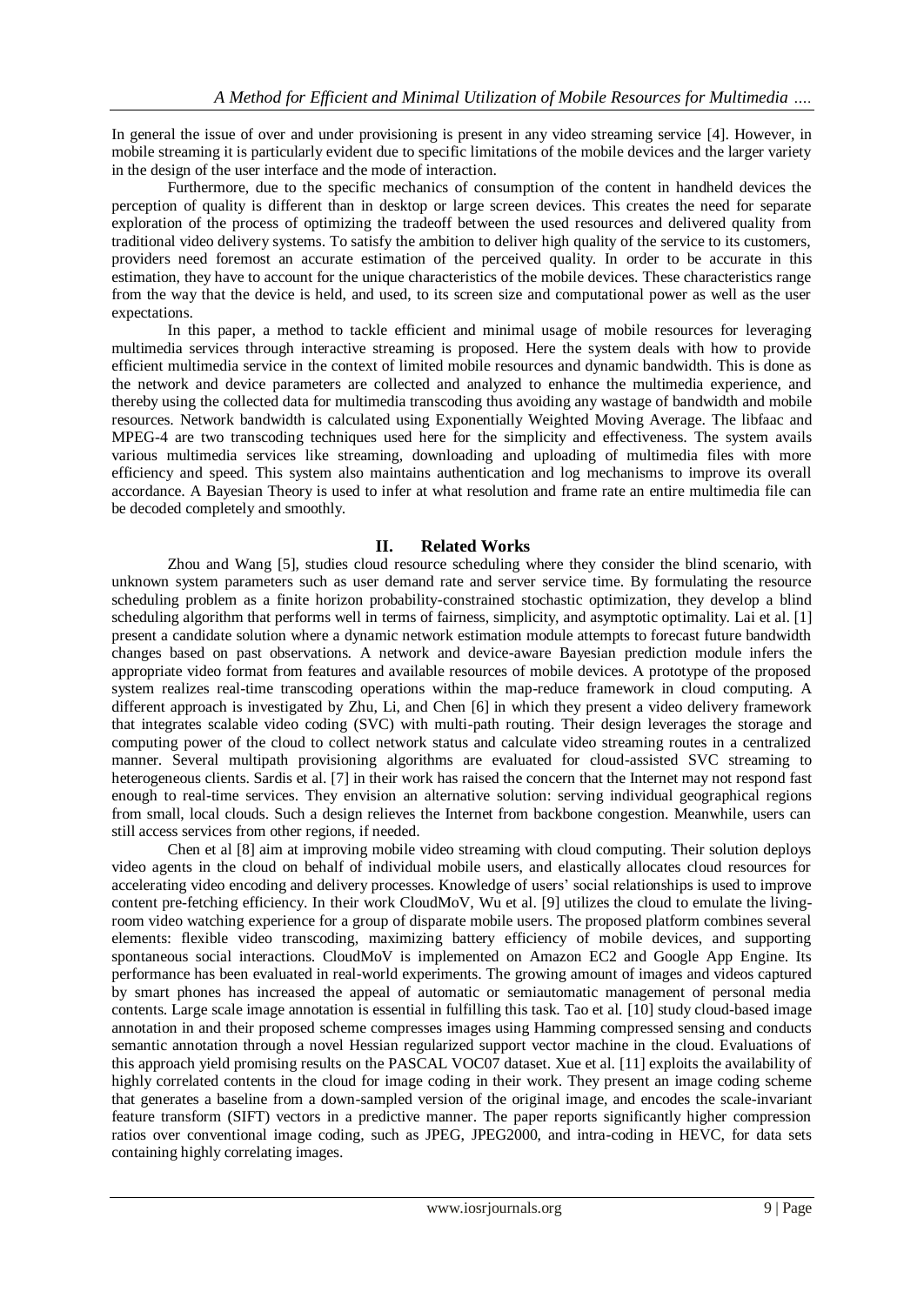Bisio et al. [12] propose a new Location Recognition algorithm for Automatic Check-In applications (LRACI). LRACI is designed for scenarios where traditional approaches, such as Global and Hybrid Positioning Systems (GPS/HPS), tend to fail. It opportunistically exploits the presence of Wi-Fi access points to complement existing GPS/HPS signals. The design hinges on two key ideas: sliding-window based filtering of GPS/HPS signals and a novel method for calculating Wi-Fi fingerprints. Its Android-based implementation can achieve a location recognition accuracy of 90%. Wang and Dey [13] combines an extensive overview of cloudbased mobile media with original technical contributions. In this paper, they sketch out early marketing trends and three major challenges: guaranteeing user experience, managing communication and computation costs, and scaling services to millions of users. Using cloud mobile gaming as a concrete application example, the authors demonstrate the effectiveness of a novel joint rendering and encoder bit rate adaptation (JREA) technique in addressing all three challenges. The paper continues to discuss promising future research directions for fully reaping the benefits of cloud computing in mobile media networks.

### **III. Proposed System**

In this system, to access a multimedia file from a cloud server a mobile device user needs to register its information (First Name, Last Name, Mail id) with the server. Once registered, the mobile device can login to the server and avails the various services provided. Firstly, the server will retrieve the mobile device and network parameters, based on which a profile is created for the mobile device which will be stored in the server database. The server can use this information to select the best format for carrying out various multimedia services like streaming, downloading and uploading. The system wards off any wastage of network or device resources by libfaac transcoding technique. FAAC stands for Freeware Advanced Audio Coder. The FAAC encoder is an audio compression computer program that creates AAC (MPEG-2 AAC/MPEG-4 AAC) sound files from other formats (usually, CD-DA audio files). It contains a library (libfaac) that can be used by other programs. A user log is provided in the project for keeping track of the user activities.



**Figure1.** Proposed System Architecture

# **IV. Solution Methodology**

The proposed system has following modules that are described below,

- Authentication
- Network and device parameters calculation
- Interactive communication
- Video download/streaming
- Video upload

#### **Authentication**

The mobile devices are authenticated by providing a signin/signup module in the system with which any new user can register into the server. A new mobile device user accessing the cloud server should sign up by providing information like username, password, and email id and henceforth can sign in using the username and password. Apart from ensuring the authentication of the mobile devices, this module enables the server to keep track of the online activities of the device.

#### **Network and Device Parameter Calculation**

This module calculates network and device parameters like bandwidth, network provider and type of network, OS version, SIM state and device type., based on which it creates a user profile for the mobile device and store it in the server database. As the bandwidth tends to change from time to time it should be calculated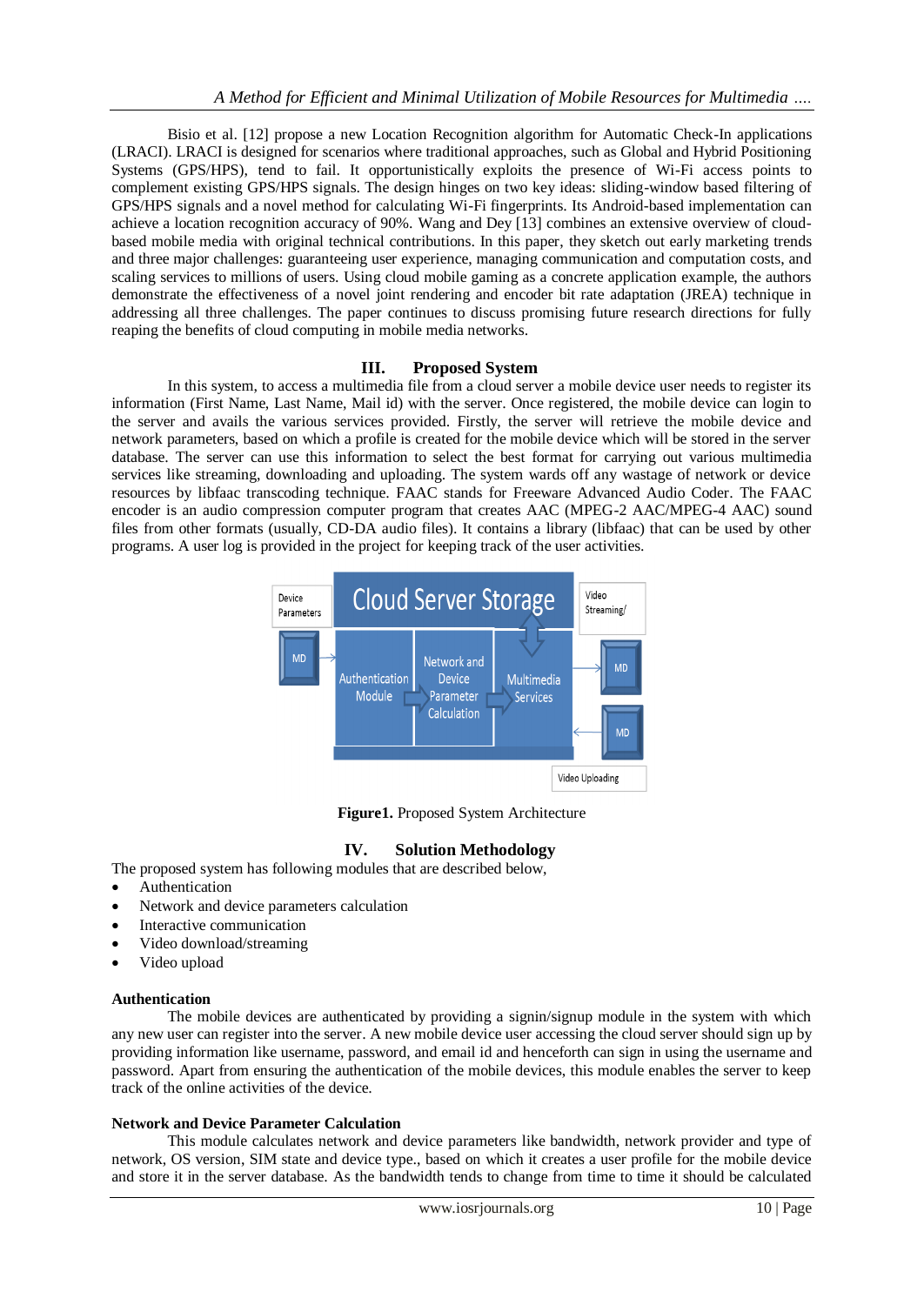with care and precision. It is done mainly based on the measurement-based prediction concept; however, it further develops the Exponentially Weighted Moving Average (EWMA). The EWMA uses the weights of the historical data and the current observed value to calculate gentle and flexible network bandwidth data for the dynamic adjustment of weights. All these parameters are analyzed and based on which the system estimates whether the current network state is suitable for a mobile device for entertaining a given multimedia access.

Also it is necessary to determine an appropriate video format according to the available resources of various devices and the changing network conditions. A Bayesian Theory is used to infer at what resolution and frame rate an entire multimedia file can be decoded completely and smoothly. As for the three video parameters of frame rate, resolution and bit rate, the bit rate depends on the frame rate and resolution, so the Bayesian network adopts the frame rate and resolution as the video input features and uses battery power, power consumption and computing power as device features based on which the inference that completed playback and in-time decoding is met by a selected video format is reached.

### **Interactive Communication**

This module adaptively adjusts the streaming flow with various transcoding techniques. Video transcoding performs one or more operations, such as bit rate and format conversions, to transform one compressed video stream to another [14]. Transcoding can enable multimedia devices of diverse capabilities and formats to exchange video content on heterogeneous network platforms such as the Internet. This project uses transcoding techniques like FAAC and MPEG-4.

FAAC stands for Freeware Advanced Audio Coder. The FAAC encoder is an audio compression computer program that creates AAC (MPEG-2 AAC/MPEG-4 AAC) sound files from other formats (usually, CD-DA audio files). It contains a library (libfaac) that can be used by other programs. AAC files are commonly used in computer programs and portable music players, being Apple Inc.'s recommended format for the company's iPod music player.

Some of the features that FAAC has are: cross-platform support, "reasonably" fast encoding, support for more than one "object type" of the AAC format, multi-channel encoding, and support for Digital Radio Mondiale streams. It also supports multi-channel streams, like 5.1. The MPEG-4 object types of the AAC format supported by FAAC are the "Low Complexity" (LC), "Main", and "Long Term Prediction" (LTP). The MPEG-2 AAC profiles supported by FAAC are LC and Main. The SBR and PS object types are not supported, so the HE-AAC and HE-AACv2 profiles are also not supported. The object type "Low Complexity" is the default and also happens to be used in videos meant to be playable for portable players (like Apple's iPod) and used by video-hosting sites (like YouTube).

MPEG-4 has standardized a scalable coding scheme referred to as fine granularity scalability (FGS). With this scheme, a base layer and an enhancement layer bit streams are generated. The base is coded with the usual motion-compensated DCT techniques and is compliant to the Advanced Streaming Profile, while the enhancement is coded with a bit-plane coding method that is supported in the FGS Profile. The key advantage to this coding method is that it allows the enhancement layer bit stream to be truncated into any number of bits within each frame to provide partial enhancement proportional to the number of bits decoded for each frame. The quality of the reconstructed frame is proportional to the number of enhancement bits received.

#### **Video Download/Streaming**

After the user gains access to the application by providing the username and password, the home screen will display video download and upload options. User can select the 'video download' option which redirects to a page for calculating networks and device parameters. Here, clicking the ‗Get Mobile Info' button will retrieve and display the values of these parameters. After successfully calculating the values, it redirects to a page listing all the available videos stored on the server. The user can select the desired file, upon selection a new screen appears asking the user whether to stream or download the file. By streaming user can view the video without coping it to the device while download option will download and save a copy of multimedia file in user's device. After the completion of the task user can go back to the previous menu of the application for availing further services.

## **Video Upload**

Gaining access to the application enables the user to leverage two different services like video downloading and video uploading. On selecting the ‗upload video' option from the home page of the application, the user is redirected to a web page where he can select the multimedia file for uploading from the device. Using the browse button on the web page user can select any file located in the device memory and then click the upload button to upload the file into the server. The file is stored at a dedicated folder in the server, and can be accessed by any other authentic user for downloading.